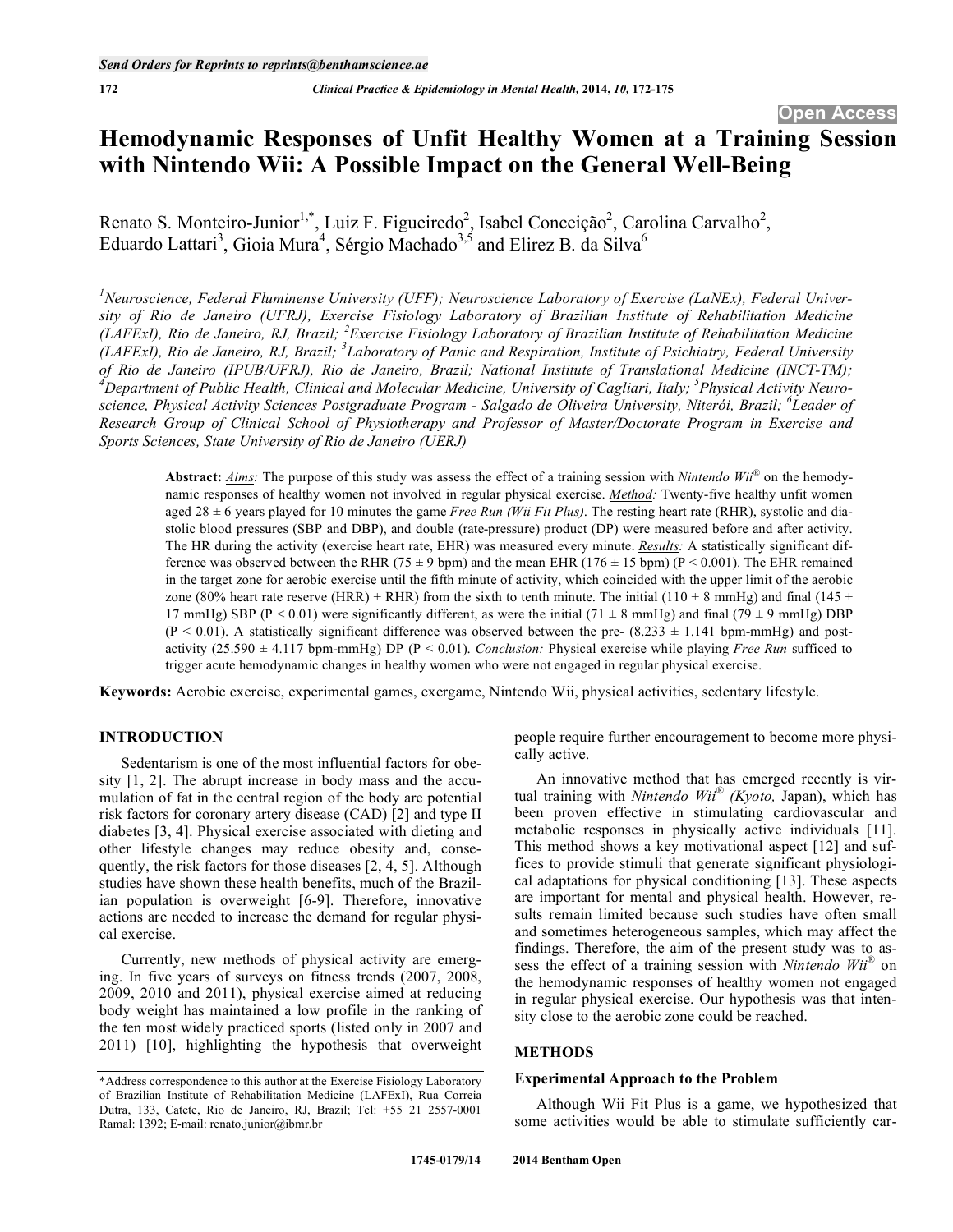diovascular system of sedentary individuals according international recommendations. Thus we tested sedentary women during one of these games and we verified cardiovascular variables changes.

#### **Subjects**

The evaluated study participants were 25 women aged 28  $\pm$  6 years who met the following inclusion criteria: a) absence of musculoskeletal injuries; b) non-engagement in a regular physical exercise program in the last six months prior to the study; and the following exclusion criteria: a) arterial hypertension; b) diabetes mellitus; and c) neurological diseases.

The volunteers were submitted to body mass and weight evaluations and were then submitted to the collection procedures. All participants briefed and freely signed the Informed Consent Form according to resolution 196/96 of the National Health Council. This study was approved by the Ethics Committee of Gama Filho University under protocol CAAE07145012.0.0000.5287, No. 132.561.

#### **PROCEDURES**

## **All Procedures were Performed in a Single Visit to the Laboratory**

The study subjects assumed a supine position for five minutes to measure the resting heart rate (RHR). Blood pressure (BP) was then measured with the subject in a seated position. A heart rate monitor (Polar Electro FT4, Kempele - Finland) and aneroid sphygmomanometer with stethoscope (Premium, Accumed Glicomed, Rio de Janeiro, Brazil) were used. The variables measured were heart rate (HR; presession and at every minute of activity), systolic blood pressure (SBP) and diastolic blood pressure (DBP) pre- and immediately post-activity. The rate pressure product  $(DP = HR)$ x SBP) pre- and post-activity and mean exercise heart rate (EHR) were calculated. The mean EHR was calculated by averaging the heart rates measured in the tenth minute of play. The predicted maximum heart rate (MHR) [14] and HR reserve (HRR) were previously calculated [15].

The *Free Run* game of the *Wii Fit Plus®* bundle was used for training. *Free Run* requires a stationary run of the subject, which is translated in the screen in a dynamic run of his/her Mii (an avatar) in a scenario involving urban and rural landscape with the appearance of several characters along the way. During the run, a virtual trainer gives some advice to the runner in order to improve the performance. The person/gadget interaction that occurs through Wii Motion (manual remote control) includes the use of an accelerometer device, which transmits the speed of movements to the console through Bluetooth communication. Such devices allow the players to have a continuous visual feedback of their performance. This is an interesting issue, maybe to involve the mirror neurons and the proprioceptive systems, especially in unhealthy subjects or the affected by neurodegenerative disease and in populations with coordination deficits (e.g., Down, learning disabilities, ADHD, developmental coordination disorder).

A mini-trampoline was used to minimize any discomfort and impact caused by the contact of feet with the ground.

The length chosen for the activity was 10 min (minimum option of the game). The subjects were instructed to give their best performance during the exercise (with respect to bypassing the other characters). However, the pace and intensity of the race were self-selected. Wii Motion (manual control) remained in the subject's dominant hand. The subjects were asked to keep the coordinated movements of their lower and upper limbs at the same speed. The volunteers were briefed and familiarized with the movements for two minutes prior to measuring the resting heart rate.

#### **Statistical Analyses**

The SPSS 17 statistical package (SPSS Inc. South Wacker Drive, Chicago, USA) was used for the statistical data analysis*.* The results are shown as the mean and standard deviation. The conceptual assumptions were tested and assumed for the HR and DP data. A t-test for dependent samples was applied for the comparisons between RHR, EHR (mean HR measured at the tenth minute of activity) and DP (pre and post). The BP data did not meet the assumptions for parametric analysis and, therefore, a Wilcoxon test was applied. The significance level for all analyses was  $P < 0.05$ .

Given the difficulty of measuring the BP using the auscultatory method immediately after the activity (subject's agitation complicated the hearing of the *Korotkoff* sounds), the typical error of measurement (TEM) [16] was calculated to avoid a possible bias in this measurement.

#### **RESULTS**

The t-test showed a statistically significant difference between the RHR (75  $\pm$  9 bpm) and mean EHR in the tenth minute of activity  $(176 \pm 15 \text{ bpm})$  (t = -30.084; P < 0.001).

The Wilcoxon test showed a statistically significant difference between the initial (110  $\pm$  8 mmHg) and final (145  $\pm$ 17 mmHg) SBP ( $P < 0.01$ ) and between the initial (71  $\pm$  8) mmHg) and final (79  $\pm$  9 mmHg) DBP (P < 0.01). The absolute and relative TEM of the SBP and DBP were 11 mmHg (9%) and 6 mmHg (8%), respectively.

The paired t-test identified a difference between the pre-  $(8.233 \pm 1.141$  bpm-mmHg) and post-activity  $(25.590 \pm 1.141)$ 4.117 bpm-mmHg) (t = - 20.69;  $P < 0.01$ ) DP values.

#### **DISCUSSION**

The present study aimed to assess the effect of a training session with *Nintendo Wii®* on the hemodynamic responses of untrained healthy women. The results show a gradual increase in HR from the pre-activity period (75  $\pm$  9 bpm) until the end of activity  $(176 \pm 15 \text{ bpm}$ ; Fig. 1), as expected for an ongoing activity. The EHR remained in the aerobic target zone until the fifth minute of activity and coincided with the upper limit of the aerobic zone  $(80\%$  HRR + RHR) from the sixth to the tenth minute, which is recommended for the gain and maintenance of cardiorespiratory fitness [15, 17]. These results corroborate the findings by Noah *et al.* [13], who found increases of 78% (145.87  $\pm$  17.11 bpm), 83% (155.12  $\pm$  15.27 bpm) and 85% (159.41  $\pm$  13.91 bpm) in the predicted MHR (maximum HR) (187.80  $\pm$  7.56 bpm) of twelve subjects testing a dance exergame (*Dance Dance Revolution*) with three different combinations. The entertainment com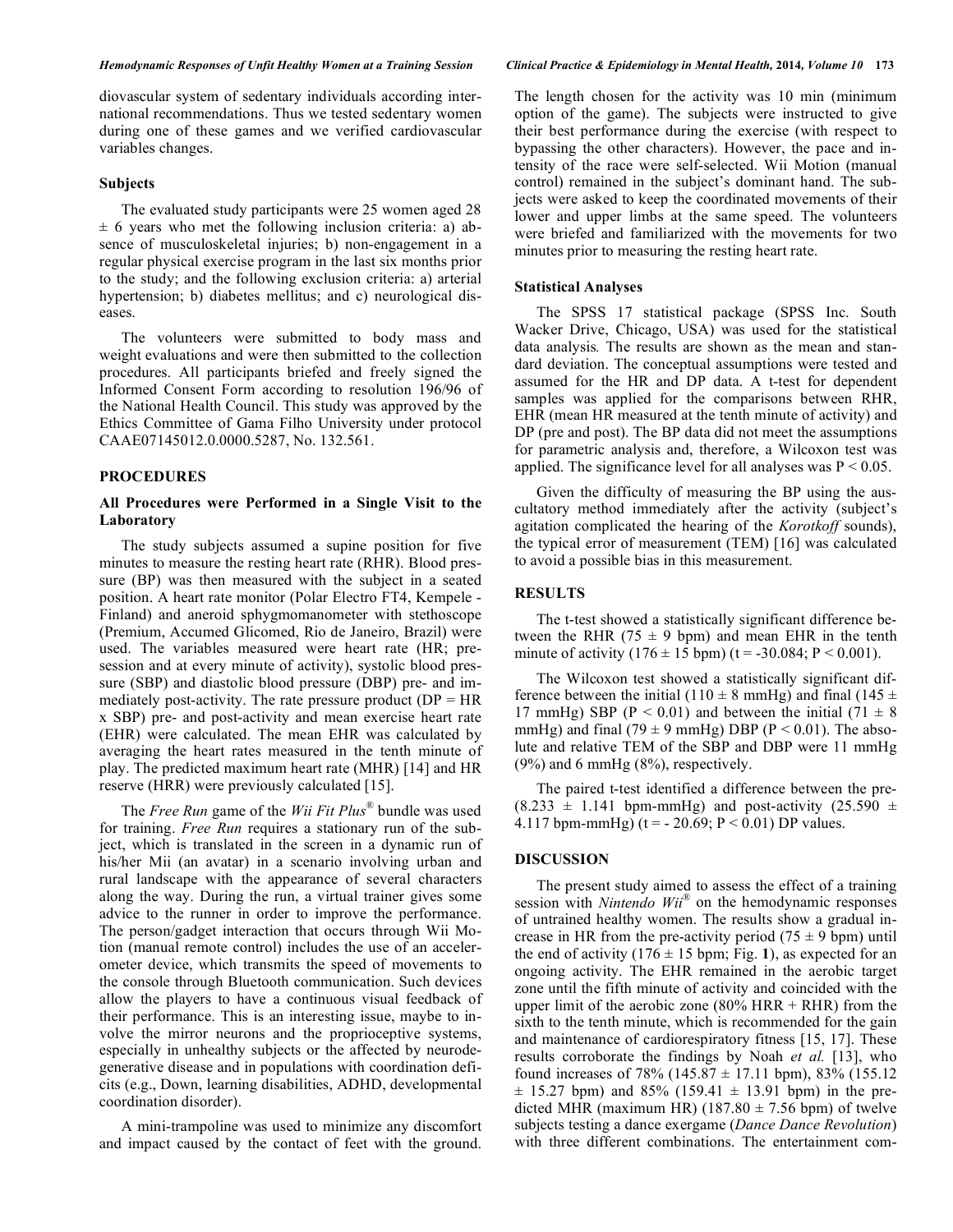mon to both studies enabled the aerobic effort to be well tolerated and the subjects to reach HR values in the upper limit threshold of the aerobic zone, which may be classified as moderate/strong [15, 17]. The results of the present study show a new perspective of physical exercise towards the gain and maintenance of physical fitness of sedentary people, which may be a strategy to combat sedentarism and implement the final phase of cardiac rehabilitation.



**Fig. (1).** Heart rate reserve (HRR) and Exercise (EHR), Resting (RHR) and Maximum (MHR) heart rates; MG – mean of group.

These results partially corroborate these by Guderian *et al.* [18], who found a mean exercise heart rate of  $43.4 \pm$ 16.7% of the HRR when performing six *Wii Fit Plus®* games for 20 minutes. However, our results showed much higher values of HRR  $(> 60\%$  of the HRR +RHR) when performing *Free Run* for 10 minutes. This activity may be used as an alternative to increase effort in a short period of time or as a progression criterion in the prescription of aerobic training for individuals at entry or intermediate levels.

These results show that physical exercise with the *Free Run* game is safe because the cardiac workload remained within normal standards based on the values of SBP, DBP and DP [19]. According to the TEM of SBP and DBP (11 mmHg  $(9\%)$  and 6 mmHg  $(8\%)$ , respectively), there was only an increase in the SBP while the DBP remained stable. These results are compatible with those by Farinatti and Assis [19], who found a linear increase in the SBP and stabilization of DBP during continuous aerobic exercise.

The findings of this study support the physical activity recommendations for hypertensive patients because moderate continuous aerobic exercise is recommended for this population [20], and the activity of the sympathetic autonomic nervous system is acutely reduced after exercise [20]. However, research studies with samples from the above population must be conducted for such a conclusion.

Another key aspect was the motivation provided by the game. The level of enjoyment experienced by the participants was noticeable, albeit not measured. Graves *et al.* [21] showed that children, adolescents and elderly people expressed higher levels of fun during *Wii Fit Plus®* than during those of a common (inactive) video game or treadmill walking and jogging. However, the physiological cost of exercise was greater with the treadmill. This result was most likely due to the choice of games with very different characteristics and energy expenditure requirements (yoga, muscle conditioning, balance and aerobics). In contrast, Douris *et al.* [22] found a worsening sense of wellness among sedentary adults performing a 30-minute *Free Run* compared to a brisk walk on the treadmill. The choice of 30 minutes may have overestimated the subjects' physical capacity, leading them to a worsening sense of wellness. The cardiovascular responses during *Free Run* (142.4  $\pm$  20.5 bpm) were higher than those during treadmill walking  $(123.2 \pm 13.7)$  bpm). The cardiovascular response results from that study corroborate those from the present experiment, where in hemodynamic variables were stimulated enough to trigger significant acute changes in accordance with international recommendations [10, 15, 17, 20].

It is important to note that active lifestyle affects the psychological behavior. Depressive symptoms are related with reduced physical activity [23] and it is possible that a Wiibased physical training may have a critical role in some mood disorders. In fact there is an enjoyment perceived by different participants of this kind of intervention [21, 24] and perhaps this may increase adherence on exercise programs. Moreover physical activity reduces depressive symptoms and can be used like additional treatment in depression [25]. In addition positive changes on quality of life were found by Carta *et al.* [26] after exercise training protocol. Furthermore Rosenberg *et al.* [27] found improving on depressive symptoms, mental health-related quality of life and cognitive performance of elderly that engaged on Wii-based physical training. In this context it is possible that Wii-physical training may have similar effects with others modalities of physical exercise and with a better accessibility for people with physical disabilities because it is more feasible (home-based exercise) than physical activity in the gym. Therefore future perspectives related to "exergames" are arising and need special attention by scientific community and clinical professionals. It is noteworthy that present study is interesting but the last inferences are based on theoretical hypothesis and need be investigated.

#### **CONCLUSION**

Physical exercise performed with the active videogame *Free Run* of the *Wii Fit Plus®* sufficed to provide acute hemodynamic changes in healthy women not engaged in regular physical exercise. These changes were consistent with the recommendations of the American College of Sports Medicine for gaining and maintaining cardiorespiratory fitness.

The fact that sedentary subjects have an aversion to physical exercise highlights the need to seek strategies capable of increasing their adherence to physical activity. Physical exercise with the *Free Run* game was able to promote significant physiological responses and may be a key tool for healthcare professionals. The material resources used in this study are quite affordable and easy to handle. Monitoring the heart rate and blood pressure are common procedures for health professionals. Therefore, this initiative may be implemented in care clinics, gyms and clubs to attract new groups of physically active subjects.

We suggest that future longitudinal investigations be made to verify hemodynamic changes and relationship with depressive symptoms, perceived quality of life and body composition.